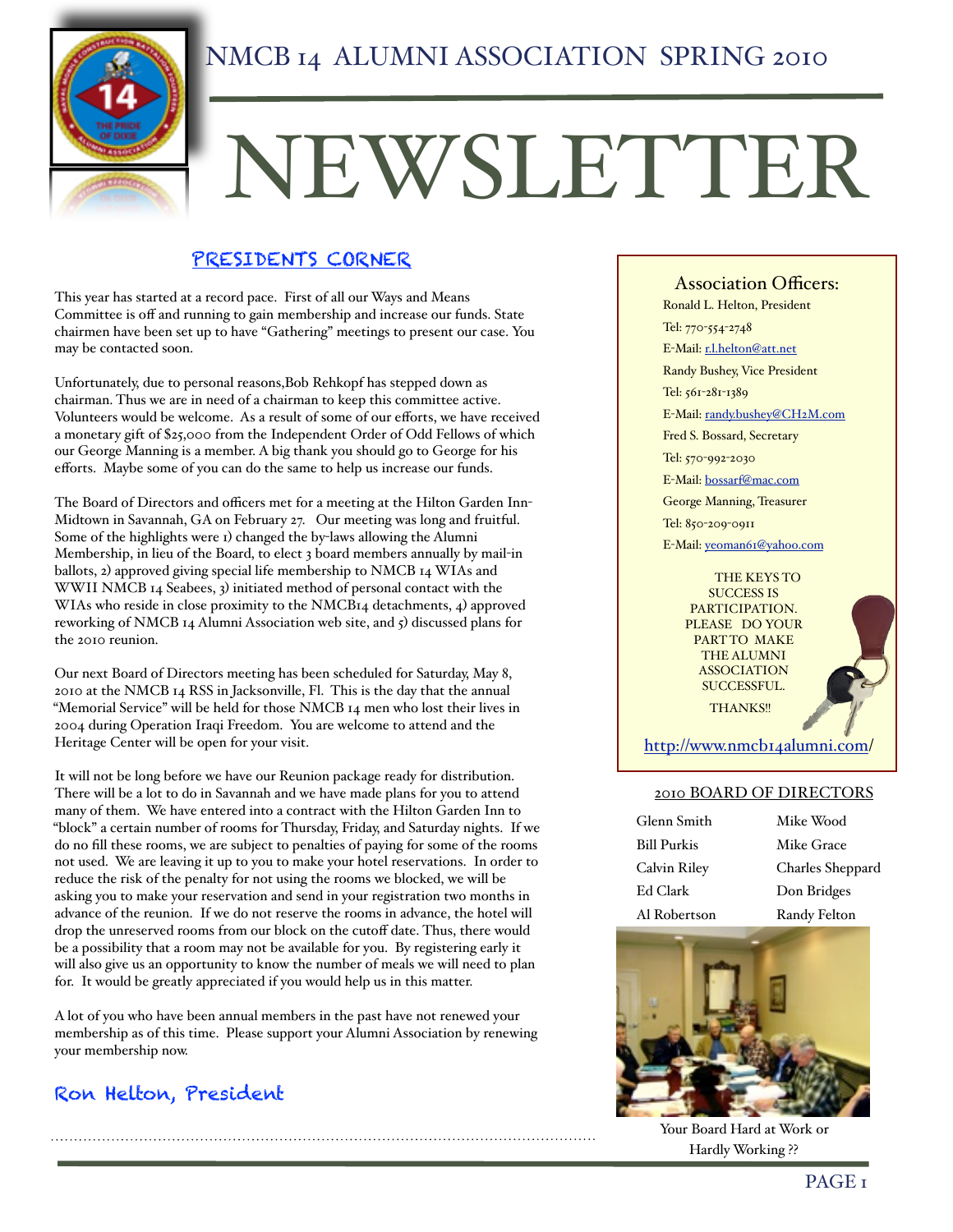

# NMCB 14 ALUMNI ASSOCIATION SPRING 2010

#### NEWS ON THE "NEW AND IMPROVED" WEBSITE

Past Board Member Ken Erickson and his daughter Patty, have announced that our new website is up and running. Ken and Patty have transformed our 20th century Website into a thing of beauty! Screen to screen interaction and downloads (like our Membership Application Form) move at exceptional speeds. Several new features are being planned

to be added in the coming months. So Ken and Patty - THANK YOU both for your hard work and dedication. We also owe Robert Rehkopf a great big thanks for his wisdom and vision of the benefits of a major update. One of the new features will be a "counter" to see how many "hits" we get. So be sure to check it out. We will be "counting on you" at [http://www.nmcb14alumni.com/](http://www.nmcb14alumni.com).

#### GEORGE MANNING AND THE INTERNATIONAL ORDER OF ODD FELLOWS

George Manning (our Treasurer) made a MAJOR announcement at the 27 February Board of Directors meeting. The International Order of Odd Fellows (IOOF), at George's behest, has granted us \$25,000. As a member of the IOOF, George was instrumental in getting this very generous donation granted to us. So a very special public THANK YOU to George and the IOOF. Obviously this donation will go a LONG way to assist us in meeting many of our main objectives, one of which is aiding KIA families, WIA, and their families that were killed/wounded in Operation Iraqi Freedom. (Note: A formal letter was issued to George and the IOOF.)

#### WWII SEABEES LIVE ON

Two MCB 14 WWII Seabees have recently been in touch with our Editor. Both contacts were a result of our Reunion Notice in the SEABEE QUARTERLY. Jim Rothermel (Brenham, TX), age 91 1/2, emailed me and Andy Paretti (Fox Point, WI) called me. Jim will be attending the Seabee Ball in Jacksonville as a guest of NMCB 14. Andy, a young 86 years old, is planning on attending our reunion in November. I hope we all can get to meet these two great Americans at our next reunion. They will be our first two WWII Life Members. 

#### 2010 MEMBERS (TO DATE)

| James D. Rothermel     | William Purkis       | Donald N. Bridges   | Alton F. Robertson     | Orlando Chase    |
|------------------------|----------------------|---------------------|------------------------|------------------|
| <b>Andrew Parretti</b> | Glenn A. Smith       | Ernest Burzumato    | Calvin Riley           | John Clanton     |
|                        | John T. Larsen       | George A. Manning   | Gregg Harkness         | William J. Smith |
| <b>LIFE MEMBERS</b>    | Kenneth Erickson     | William P. Shiver   | Ronald I. Russell      |                  |
| <b>Russell Doe</b>     | Mike Wood            | Richard Mayo        | Johnnie Nash           |                  |
| Robert Rehkopf         | Michael Grace        | Richard Hoibraten   | Hilrie Kemp, Jr        |                  |
| Fred S. Bossard        | Mark Monaghan        | Harvey Warren       | William Pye            |                  |
| Peter R. Brown         | William C.Charvat    | Kenneth Morgan      | Loren Emery            |                  |
| John Dux               | Charles Sheppard     | James Caulder       | Randall Felton         |                  |
| Ronald L. Helton       | William Memory       | Chris O. Snell, Jr. |                        |                  |
| Terry B. Jamison       | Vernon Morris        | Charles Hickey      | <b>ANNUALS</b>         |                  |
| John R. Johnson        | <b>Richard Biggs</b> | William McCallum    | David A. Katz          |                  |
| Randall Bushey         | Randall McGhee       | Tommie Tyler        | <b>Sidney Nehrboss</b> |                  |
| George Milian          | U.J.C. Tom Williams  | Joseph Kolodziej    | Freddy Drectrah        |                  |
| Edward N. Orange       | James Mack           | William Travis      | George Dore            |                  |



Planning for the 2010 reunion is in full swing. We have signed a contract with the Hilton Garden Inn Midtown in Savannah, GA. The reunion is set for 04 - 07 November 2010. Information for this event will be posted on the Alumni Association's Website as soon as all details are finalized. Be sure to keep checking the Website for more news. The link to the our Website is:

 [http://www.nmcb14alumni.com/](http://www.nmcb14alumni.com) *A! O"cers and Board Members are requested to furnish five items for the Silent Auction. A! attendees are requested to bring one item.* <<Hilton Garden Inn Midtown, 5711 Abercorn Street, Savannah, Georgia, USA 3140



Ken Erickson Our Website Master